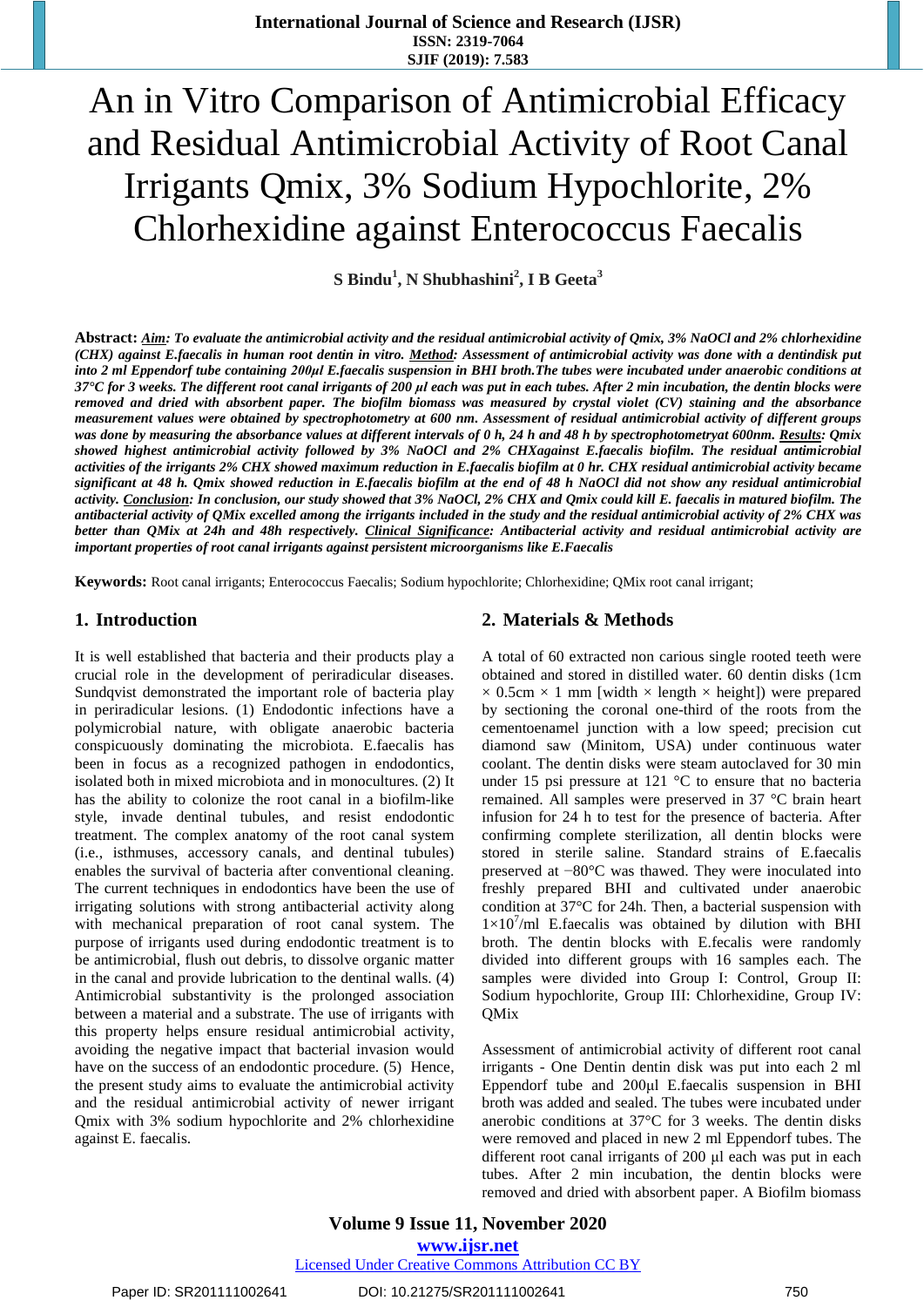### **International Journal of Science and Research (IJSR) ISSN: 2319-7064 SJIF (2019): 7.583**

measurement by crystal violet (CV) staining was performed. An aliquot of 190 μL of 0.01% CV aqueous solution was added to the tubes containing dentin disks and incubated at room temperature for 30 min. Then, CV solution was removed and wells were washed three times with 200 μL of phosphate buffered saline. During this wash step care was taken not to disturb the biofilm. Then dentine blocks was left to dry for 30 min at 50 °C. Next, 200 μL of 96 –99% ethanol was added to each sample and biofilm was detached by vigorous vortexing. The Absorbance measurement value at 600 nm was obtained by spectrophotometry.

Assessment of residual antimicrobial activity of different root canal irrigants - The remaining dentin disks were incubated in each 2 ml Eppendorf tube and 200μl E.faecalis suspension in BHI broth. The different root canal irrigants of 200 μl was put in each tubes. After 2 min incubation the dentin blocks were removed and dried with absorbent paper. The formed biofilm was washed once with 200 μL of phosphate-buffered saline (PBS). Turbidity was measured at 600nm with plain PBS as reference at different intervals 0 h, 24 h and 48 h by spectrophotometry.

The data obtained was analysed using Statistical Package for Social Sciences [SPSS] for Windows, Version 22.0. Descriptive analysis expression of Optical density values using Mean & SD for each study groups. One-way ANOVA test followed by Post hoc Tukey's Test was used to compare the mean OD values at 600nm by crystal violet method and Residual Antimicrobial activity after treatment at different time intervals between the study groups. The level of significance  $[P-Value]$  was set at  $P<0.05$ .

## **3. Results**

The mean values were statistically analyzed using One-way ANOVA Test and Multiple comparison of mean differences at 600nm using Tukey's Post hoc Analysis in Tables 1and 2.It was statistically significant (p<0.001) indicating all irrigants eradicated E.faecalis biofilm.

Table 3-8 show Multiple comparisons of mean differences done for groups at various time intervals of 0 hours, 24 hours and 48 hours respectively using Tukey's Post hoc Analysis. Group II: Sodium hypochlorite showed the maximum reduction followed by Group IV: Qmix at 0 hours and was statistically significant (P<0.001) among all the groups. Group III: Chlorhexidine showed statistically significant reduction between various time intervals of 0 hours, 24 hours and 48 hours respectively demonstrating its residual antibacterial activity. This indicates the irrigant Group IV: Qmix has good antibacterial activity against E.faecalis along with substantivity. However the substantivity of Group III: Chlorhexidine was better among all the groups.

Table 1: Comparison of mean OD values at 600nm by crystal violet method after treatment between study groups using One-way ANOVA Test

| using One-way AlnOVA Test                        |   |      |                                                              |     |  |             |  |
|--------------------------------------------------|---|------|--------------------------------------------------------------|-----|--|-------------|--|
| Groups                                           | N | Mean | SD.                                                          | Min |  | Max P-Value |  |
| Group I                                          |   |      | $\vert 16 \vert 1.3456 \vert 0.1114 \vert 1.209 \vert 1.563$ |     |  |             |  |
| Group $\Pi$                                      |   |      | $\vert 16 \vert 0.1151 \vert 0.0161 \vert 0.081 \vert 0.145$ |     |  | $< 0.001*$  |  |
| Group III   16   0.1099   0.0115   0.089   0.138 |   |      |                                                              |     |  |             |  |
| Group IV   16   0.0213   0.0127   0.002   0.050  |   |      |                                                              |     |  |             |  |

**Table 2:** Multiple comparison of mean differences at 600nm by crystal violet method after treatment using Tukey's Post

| hoc Analysis                  |           |               |                     |        |            |  |  |
|-------------------------------|-----------|---------------|---------------------|--------|------------|--|--|
|                               | (J)       | Mean          | 95% CI of the Diff. |        | P-Value    |  |  |
| (I) Groups                    | Groups    | Diff. $(I-J)$ | Lower               | Upper  |            |  |  |
|                               | Group II  | 1.2305        | 1.1791              | 1.2819 | $< 0.001*$ |  |  |
| Group I                       | Group III | 1.2358        | 1.1844              | 1.2871 | $< 0.001*$ |  |  |
|                               | Group IV  | 1.3243        | 1.2729              | 1.3757 | $< 0.001*$ |  |  |
| Group II                      | Group III | 0.0053        | $-0.0461$           | 0.0566 | 1.00       |  |  |
|                               | Group IV  | 0.0938        | 0.0424              | 0.1452 | $< 0.001*$ |  |  |
| Group III                     | Group IV  | 0.0886        | 0.0372              | 0.1399 | $< 0.001*$ |  |  |
| $*$ Ctotictically cignificant |           |               |                     |        |            |  |  |

\*Statistically significant

**Table 3:** Comparison of mean OD values at 600nm by residual antibacterial activity test at 0 hr between study  $\overline{Q}$  anova $\overline{W}$ 

| groups using One-way ANOVA Test |   |                       |        |       |       |            |  |
|---------------------------------|---|-----------------------|--------|-------|-------|------------|--|
| Groups                          | N | Mean                  | SD.    | Min   | Max   | P-Value    |  |
| Group I                         |   | 16 0.0906 0.0112      |        | 0.078 | 0.112 |            |  |
| Group II                        |   | 16 0.0149             | 0.0069 | 0.003 | 0.026 | $< 0.001*$ |  |
| Group III                       |   | 16 0.0239             | 0.0047 | 0.003 | 0.021 |            |  |
| Group IV                        |   | $16 \mid 0.0157 \mid$ | 0.0089 | 0.003 | 0.036 |            |  |

**Table 4:** Comparison of mean OD values at 600nm by residual antibacterial activity test at 24 hr between study  $\cos \theta$  is  $\cos \theta$  on  $\cos \theta$  ANOVA Test

| groups using One-way AlvOVA Test |                               |        |        |       |       |            |  |
|----------------------------------|-------------------------------|--------|--------|-------|-------|------------|--|
| Groups                           | N                             | Mean   | SD.    | Min   | Max   | P-Value    |  |
| Group I                          | 16                            | 0.1044 | 0.0158 | 0.088 | 0.134 |            |  |
| Group II                         | 16                            | 0.0150 | 0.0052 | 0.004 | 0.023 | $< 0.001*$ |  |
| Group III                        | 16                            | 0.0213 | 0.0050 | 0.013 | 0.031 |            |  |
| Group IV                         | 16                            | 0.0158 | 0.0069 | 0.003 | 0.026 |            |  |
|                                  | $*$ Statictically cionificant |        |        |       |       |            |  |

\*Statistically significant

**Table 5:** Comparison of mean OD values at 600nm by residual antibacterial activity test at 48 hr between study  $g_{\text{max}}$  using  $\Omega_{\text{max}}$  ANOVA Test

| groups using One-way AlNOVA Test                      |   |                        |     |     |       |            |  |
|-------------------------------------------------------|---|------------------------|-----|-----|-------|------------|--|
| Groups                                                | N | Mean                   | -SD | Min | Max   | P-Value    |  |
| Group I                                               |   | 16 0.1181 0.0126 0.098 |     |     | 0.136 |            |  |
| Group II   16   0.0145   0.0049   0.007               |   |                        |     |     | 0.022 | $< 0.001*$ |  |
| Group III   $16$   0.0158   0.0054   0.012            |   |                        |     |     | 0.032 |            |  |
| $\vert$ Group IV   16   0.0158 $\vert$ 0.0043   0.010 |   |                        |     |     | 0.023 |            |  |

**Table 6:** Multiple comparison of mean differences at 600nm by residual antibacterial activity at 0 hr after treatment using Tukey's Post hoc Analysis

| Tukey 3 T Ost 1100 T Mail y 513 |           |               |                             |           |            |  |  |
|---------------------------------|-----------|---------------|-----------------------------|-----------|------------|--|--|
| $(I)$ Groups $(J)$ Groups       |           | Mean          | 95% CI of the Diff. P-Value |           |            |  |  |
|                                 |           | Diff. $(I-J)$ | Lower                       | Upper     |            |  |  |
|                                 | Group II  | 0.1036        | 0.0958                      | 0.1115    | $< 0.001*$ |  |  |
| Group I                         | Group III | 0.0942        | 0.0864                      | 0.1020    | $< 0.001*$ |  |  |
|                                 | Group IV  | 0.1024        | 0.0945                      | 0.1102    | $<0.001*$  |  |  |
| Group II                        | Group III | $-0.0094$     | $-0.0173$                   | $-0.0016$ | $0.01*$    |  |  |
|                                 | Group IV  | $-0.0013$     | $-0.0091$                   | 0.0066    | 0.99       |  |  |
| Group III                       | Group IV  | 0.0082        | 0.0004                      | 0.0160    | $0.04*$    |  |  |

\*Statistically significant

**Volume 9 Issue 11, November 2020 www.ijsr.net**

Licensed Under Creative Commons Attribution CC BY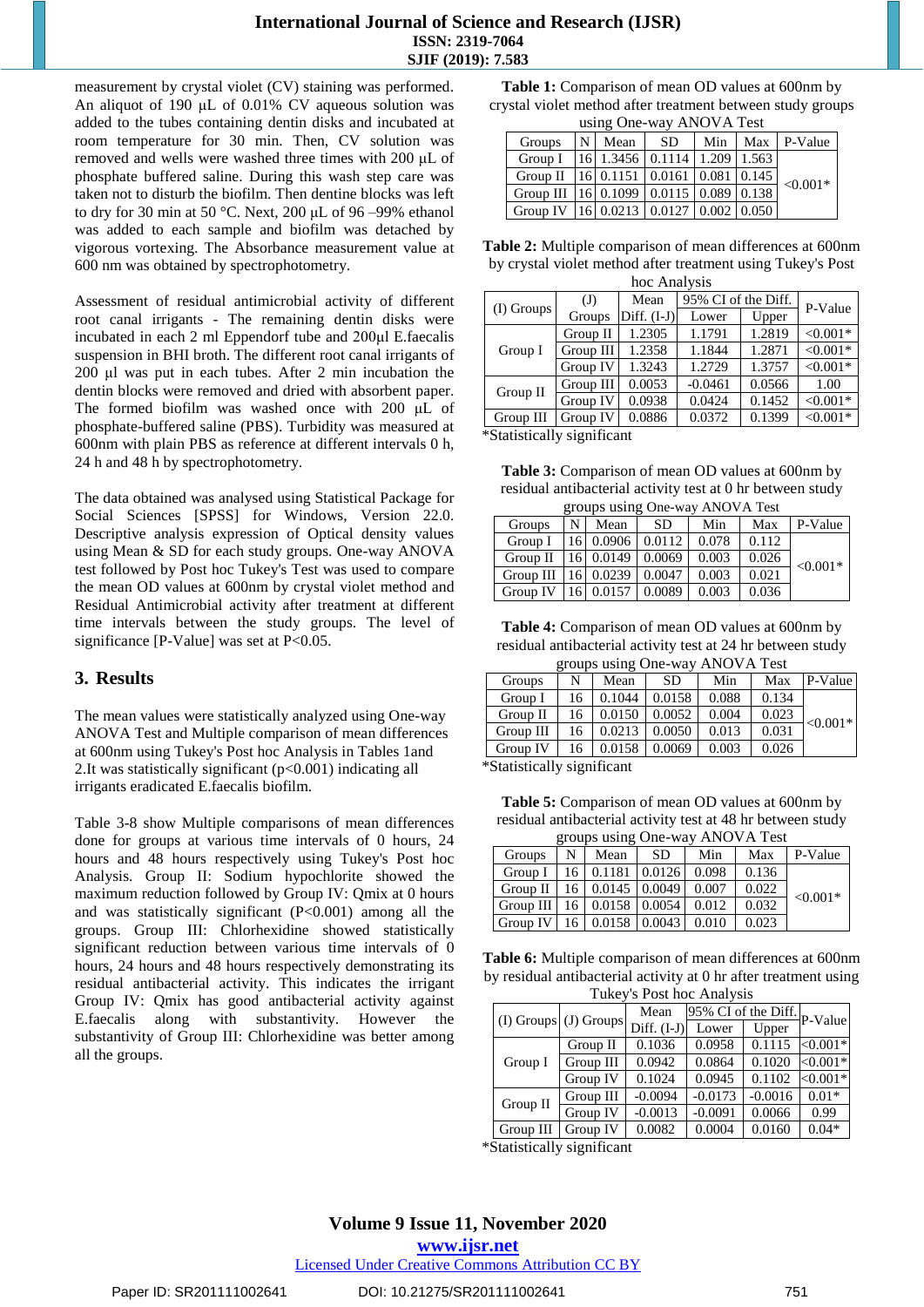| $(I)$ Groups $(J)$ Groups |           | Mean          | 95% CI of the Diff. P-Value |        |            |  |  |
|---------------------------|-----------|---------------|-----------------------------|--------|------------|--|--|
|                           |           | Diff. $(I-J)$ | Lower                       | Upper  |            |  |  |
|                           | Group II  | 0.0894        | 0.0806                      | 0.0981 | $< 0.001*$ |  |  |
| Group I                   | Group III | 0.0831        | 0.0743                      | 0.0918 | $< 0.001*$ |  |  |
|                           | Group IV  | 0.0886        | 0.0798                      | 0.0973 | $< 0.001*$ |  |  |
| Group II                  | Group III | $-0.0063$     | $-0.0151$                   | 0.0025 | 0.27       |  |  |
|                           | Group IV  | $-0.0008$     | $-0.0096$                   | 0.0080 | 1.00       |  |  |
| Group III                 | Group IV  | 0.0055        | $-0.0033$                   | 0.0143 | 0.41       |  |  |

**Table 7:** Multiple comparison of mean differences at 600nm by residual antibacterial activity at 24 hr after treatment using Tukey's Post hoc Analysis

\*Statistically significant

**Table 8:** Multiple comparison of mean differences at 600nm by residual antibacterial activity at 48 hr after treatment

| using Tukey's Post hoc Analysis |           |               |           |        |            |  |  |
|---------------------------------|-----------|---------------|-----------|--------|------------|--|--|
| (I)                             | (J)       | P-Value       |           |        |            |  |  |
| Groups                          | Groups    | Diff. $(I-J)$ | Lower     | Upper  |            |  |  |
|                                 | Group II  | 0.0757        | 0.0668    | 0.0846 | $< 0.001*$ |  |  |
| Group I                         | Group III | 0.0771        | 0.0682    | 0.0860 | $< 0.001*$ |  |  |
|                                 | Group IV  | 0.0749        | 0.0660    | 0.0838 | $< 0.001*$ |  |  |
| Group $II$                      | Group III | 0.0014        | $-0.0075$ | 0.0103 | 0.99       |  |  |
|                                 | Group IV  | $-0.0008$     | $-0.0097$ | 0.0082 | 1.00       |  |  |
| Group III Group IV              |           | $-0.0022$     | $-0.0111$ | 0.0067 | 0.96       |  |  |

\*Statistically significant



**Graph 1:** Mean OD values at 600nm by crystal violet method after treatment between study groups



**Graph 2:** Mean OD values at 600nm by residual antibacterial activity method at different time intervals between various study groups

## **4. Discussion**

The primary goal of endodontic treatment is to optimize root canal disinfection and to prevent its re-infection. It has been shown that bacteria persisting within the root canal system are the major cause of endodontic treatment failures. (2, 4) E. faecalis has been frequently found in persistent intraradicular infections after failed endodontic treatments. (6) The ability of E. faecalis to penetrate dentinal tubules enables it to escape the action of endodontic treatments and irrigants used during chemomechanical preparation. (7) It is resistant to mechanical instrumentation and intracanal antimicrobial agents and has the ability to adapt to the harsh environmental condition. (8) The ideal properties of root canal irrigants described by Zehnder are broad antimicrobial spectrum, high efficacy against anaerobic and facultative microorganisms organized in biofilms, dissolve necrotic pulp tissue remnants, inactivate endotoxin, prevent the formation of a smear layer during instrumentation or to dissolve the latter once it has formed. (9) Surface tension is considered as one of the most important factors in determining the wettability of a solution. Wettability is the property of a fluid to spread over or adhere to a solid surface. This property is required for the chemical solution to penetrate the main and lateral canals, as well as the dentinal tubules and it depends on the surface tension. (10) Several studies have generally concurred that sodium hypochlorite has a broad-spectrum antimicrobial activity. Despite its excellent tissue-dissolving and antimicrobial abilities. NaOCl possesses some drawbacks. One of its major drawbacks of NaOCl is its toxicity. Another major drawback is its high surface tension, which limits it penetration into canal irregularities and the depth of dentinal tubules. (11) Any new concepts and techniques to be used in the clinic should ideally be assessed against their respective gold standards. Hence, our study compared the antimicrobial activity of newer irrigant Qmix against gold standard sodium hypochlorite.

QMix™ 2 in 1 (Dentsply a Dental Specialties, Tulsa, OK, USA), contains a mixture of a bisbiguanide antimicrobial agent (2% chlorhexidine), a polyamino carboxylic acid, calcium chelating agent (17% EDTA); saline; and a surfactant (cetrimide).The rationale of adding a surface active agent in QMiX is because of its ability to lower surface tension of solutions and increase their wettability (12, 13) This novel irrigant has been introduced to both remove smear layer and kill bacteria. This irrigant has a proprietary formulation and method of preparation, and has been shown to remove smear layer and kill resistant bacteria, such as E. faecalis, in one application, Mixing EDTA and CHX is known to produce a white precipitate. (14) In QMiX, this is avoided because of its chemical design. A study by Al Khatani et al demonstrated its biocompatibility and also reported that compared to sodium hypochlorite, QMix is less aggressive and more acceptable to living tissues. (15) Stojicic et al demonstrated that this irrigant has antibacterial activity comparable to NaOCl and superior activity against Enterococcus faecalis in planktonic form and biofilm compared to 2% CHX. (16) . The long-term antimicrobial effects rely on whether or not the particular agent has any properties of substantivity. Chlorhexidine is one antimicrobial agent that features this characteristic of

# **Volume 9 Issue 11, November 2020 www.ijsr.net**

Licensed Under Creative Commons Attribution CC BY